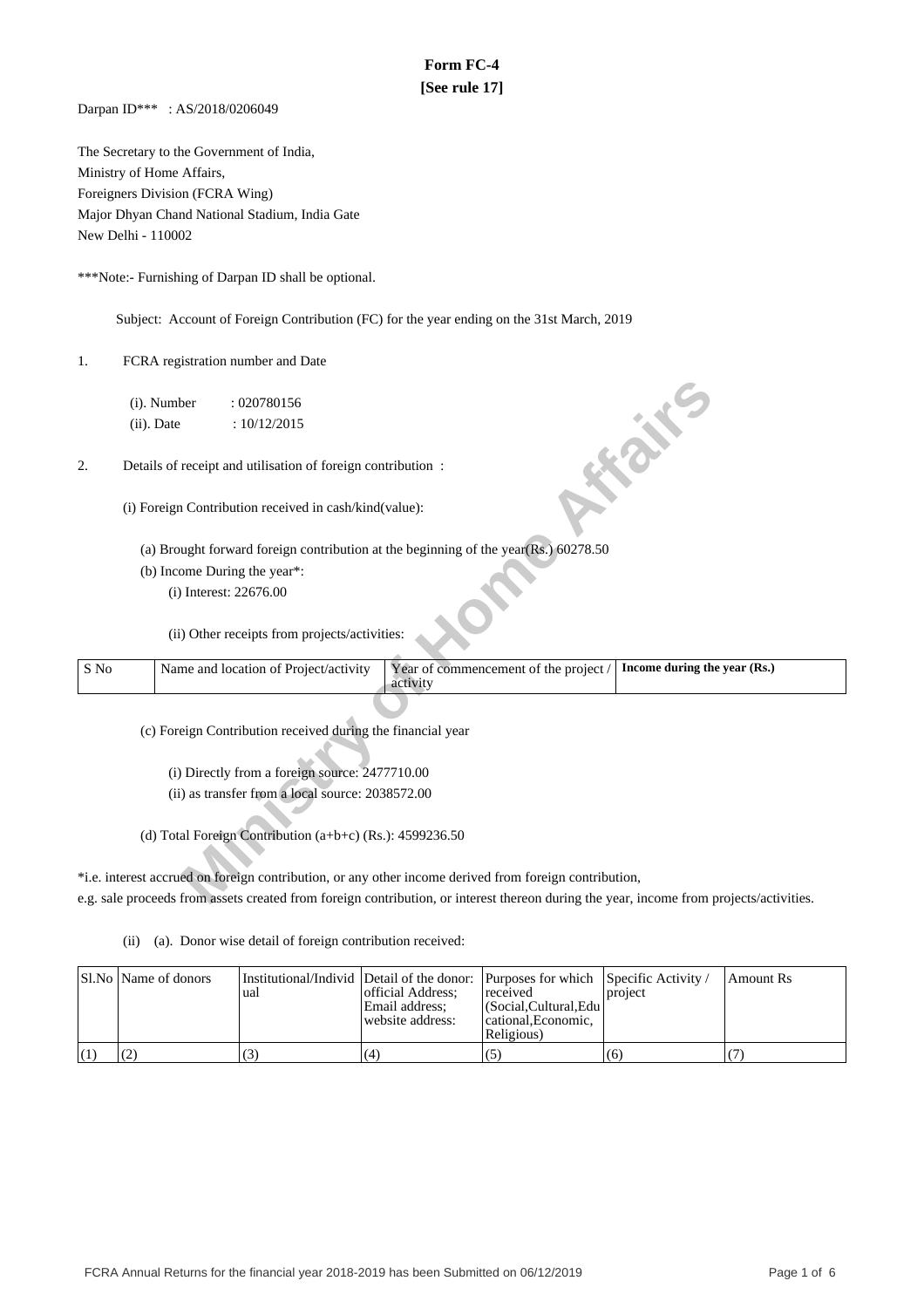|                       |                   | Sl.No Name of donors            | ual                               | Institutional/Individ Detail of the donor:      | official Address;<br>Email address;<br>website address:                                                                                                                                                                                                                  | Purposes for which<br>received<br>(Social, Cultural, Edu<br>cational, Economic,<br>Religious) |          | Specific Activity /<br>project                                                                                          | <b>Amount Rs</b> |
|-----------------------|-------------------|---------------------------------|-----------------------------------|-------------------------------------------------|--------------------------------------------------------------------------------------------------------------------------------------------------------------------------------------------------------------------------------------------------------------------------|-----------------------------------------------------------------------------------------------|----------|-------------------------------------------------------------------------------------------------------------------------|------------------|
| 1                     | <b>CHANGE</b>     | <b>CENTRE FOR</b><br>CATALYZING | Institutional                     |                                                 | Centre for<br>Catalyzing Change,<br>$(C3)$ $C-27$ , 2nd<br>Floor, Qutab<br>Instituitional area<br><b>Behind Outab</b><br>Hotel, New Delhi -<br>110016 Tel: 91 11<br>47488888, India,<br>Email Id:<br>arun@c3india.org,<br>Website Address:<br>http://www.c3india.<br>org | Social                                                                                        |          | Transforming<br>Respectful<br>Maternity Care and<br>building Alliances<br>in the State of<br>Assam                      | 797827.00        |
| $\overline{c}$        | National<br>India | Foundation for                  | Institutional                     |                                                 | Core IV-A, Upper<br>Ground Floor.<br>India Habitat<br>Centre, P.O. Box-<br>3133. Lodhi Road.<br>New Delhi-110003,<br>India, India, Email<br>Id:<br>gitanjali@nfi.org.in<br>, Website Address :<br>http://www.nfi.org.<br>in                                              | Social                                                                                        |          | Livelihood<br>Enhancement<br>Through<br>Agriculture And<br>Allied<br>Interventions Of<br>Small And<br>Marginal Farmers. | 1240745.00       |
| 3                     | Foundation        | Paul Hamlyn                     | Institutional                     |                                                 | Paul Hamlyn<br>Foundation, 5-11<br>Leeke Street,<br>London<br>WC1X9HY,<br>United Kingdom,<br>Email Id:<br>msinclair@phf.org.<br>uk, Website<br>Address:<br>http://www.phf.org.<br>uk                                                                                     | Social                                                                                        |          | Womens<br>Empowerment<br>through improved<br>Livestock<br>Management                                                    | 2477710.00       |
|                       |                   |                                 |                                   |                                                 |                                                                                                                                                                                                                                                                          |                                                                                               |          |                                                                                                                         |                  |
|                       |                   |                                 |                                   |                                                 |                                                                                                                                                                                                                                                                          | (b) Cumulative purpose-wise amount of all foreign contribution donation received :            |          |                                                                                                                         |                  |
| Sl.No<br>$\mathbf{1}$ |                   | Purpose<br>Social               |                                   |                                                 |                                                                                                                                                                                                                                                                          | Amount<br>2477710.00                                                                          |          |                                                                                                                         |                  |
|                       |                   |                                 |                                   |                                                 |                                                                                                                                                                                                                                                                          |                                                                                               |          |                                                                                                                         |                  |
| 3.                    |                   |                                 |                                   | Details of Utilization of foreign contribution: |                                                                                                                                                                                                                                                                          |                                                                                               |          |                                                                                                                         |                  |
|                       |                   |                                 |                                   |                                                 |                                                                                                                                                                                                                                                                          |                                                                                               |          | (a) Details of activities/projects for which foreign contribution has been received and utilised (in rupees)            |                  |
| Sl. No.               |                   | Name of                         | $\mathop{\rm Address}\nolimits/L$ | Previous Balance                                |                                                                                                                                                                                                                                                                          | Receipt during the year                                                                       | Utilised |                                                                                                                         | Balance          |

| Sl.No | Purpose          | Amount              |
|-------|------------------|---------------------|
|       | $\sim$<br>Social | $\sim$<br>J.V'<br>. |

| Sl. No. | Name of<br>project/acti ocation<br>vity                                         | Address/L                                                                                                                              | Previous Balance |         |                | Receipt during the year Utilised |                |         | Balance   |         |
|---------|---------------------------------------------------------------------------------|----------------------------------------------------------------------------------------------------------------------------------------|------------------|---------|----------------|----------------------------------|----------------|---------|-----------|---------|
|         |                                                                                 |                                                                                                                                        | In cash          | In Kind | In cash        | In Kind                          | In cash        | In Kind | In cash   | In Kind |
| (1)     | (2)                                                                             | (3)                                                                                                                                    | (4)              | (5)     | (6)            | (7)                              | (8)            | (9)     | (10)      | (11)    |
|         | Womens<br>Empower<br>ment<br>through<br>improved<br>Livestock<br>Managem<br>ent | Vill:<br>Bherbheri,<br>Baroigaon<br>PO:<br>Rajapara<br>PS:<br>Palashbari<br>Kamrup, A<br>ssam -<br>781120<br>Kamrup<br>Assam781<br>120 | 15773.00         | 0.00    | 2477710.0<br>0 | 0.00                             | 2294528.1<br>3 | 0.00    | 198954.87 | 0.00    |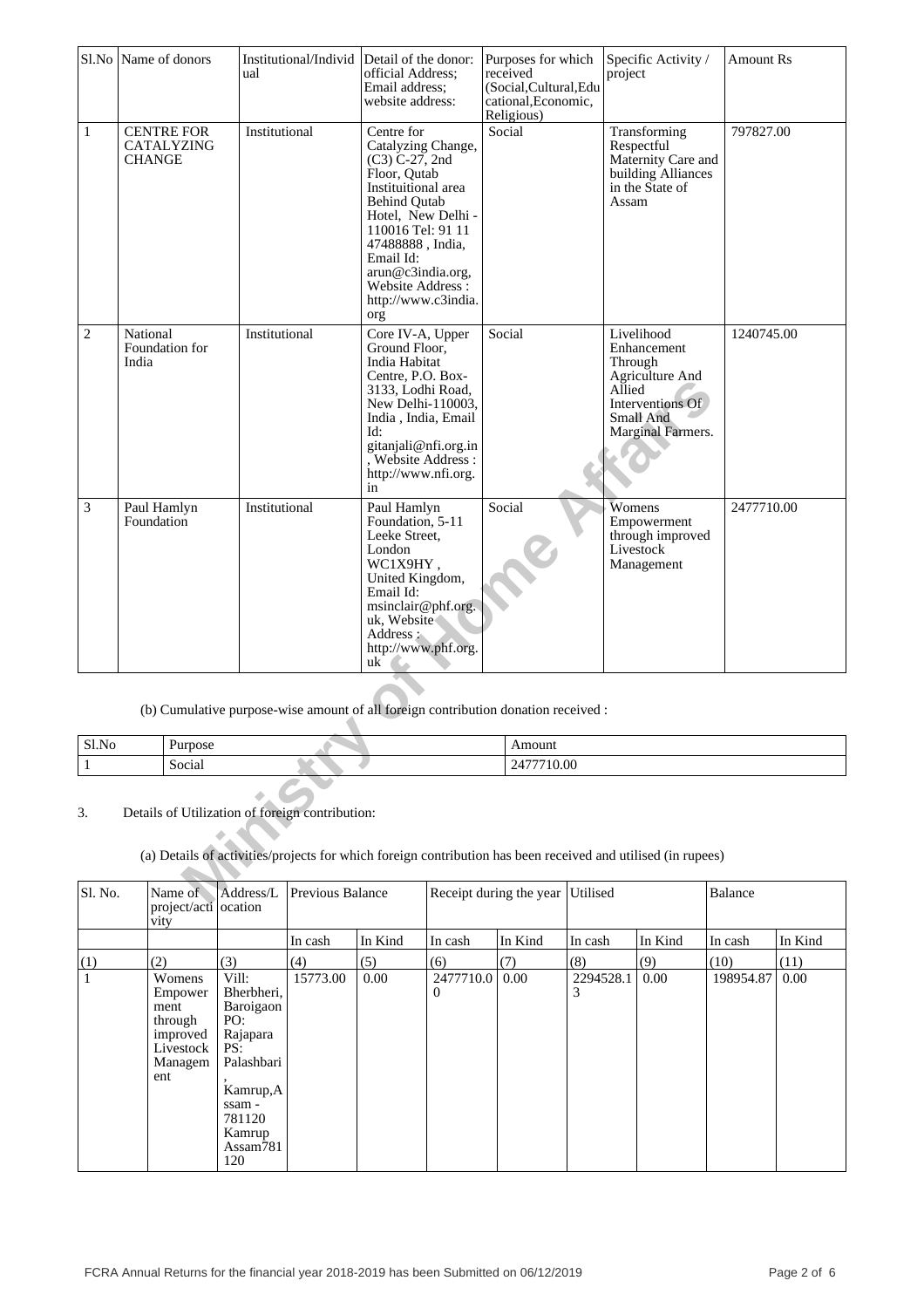| $\overline{2}$ | Livelihoo<br>d<br>Enhancem<br>ent<br>Through<br>Agricultur<br>e And<br>Allied<br>Interventi<br>ons Of<br>Small And<br>Marginal<br>Farmers.                                                                                                                                                                                                                                                                                                                                                                                                                                                                                                                                                                                                                                                                                                                                                                                                                                                                                                                                                                              | Vill:<br>Sildubi,<br>Sururani,<br>Hajarani,<br>PO:<br>Barduar<br>Bagan,<br>$PS_{\cdot}$<br>Palashbari<br>, Kamrup,<br>Assam-<br>781120<br>Kamrup<br>Assam781<br>120 | 37517.71 | 0.00                | 1240745.0<br>0 | 0.00 | 1171143.3<br>6 | 0.00           | 107119.35      | 0.00 |
|----------------|-------------------------------------------------------------------------------------------------------------------------------------------------------------------------------------------------------------------------------------------------------------------------------------------------------------------------------------------------------------------------------------------------------------------------------------------------------------------------------------------------------------------------------------------------------------------------------------------------------------------------------------------------------------------------------------------------------------------------------------------------------------------------------------------------------------------------------------------------------------------------------------------------------------------------------------------------------------------------------------------------------------------------------------------------------------------------------------------------------------------------|---------------------------------------------------------------------------------------------------------------------------------------------------------------------|----------|---------------------|----------------|------|----------------|----------------|----------------|------|
| 3              | Transform<br>ing<br>Respectful<br>Maternity<br>Care and<br>building<br>Alliances<br>in the<br>State of<br>Assam                                                                                                                                                                                                                                                                                                                                                                                                                                                                                                                                                                                                                                                                                                                                                                                                                                                                                                                                                                                                         | Diya<br>Foundatio<br>n,<br>Loharghat<br>, Kamrup<br>(Rural),<br>Assam-<br>781120<br>Kamrup<br>Assam781<br>120                                                       | 6987.79  | 0.00                | 797827.00      | 0.00 | 802701.03      | 0.00           | 2113.76        | 0.00 |
| Total          |                                                                                                                                                                                                                                                                                                                                                                                                                                                                                                                                                                                                                                                                                                                                                                                                                                                                                                                                                                                                                                                                                                                         |                                                                                                                                                                     | 60278.50 | 0.00                | 4516282.0      | 0.00 | 4268372.5      | 0.00<          | 308187.98      | 0.00 |
|                |                                                                                                                                                                                                                                                                                                                                                                                                                                                                                                                                                                                                                                                                                                                                                                                                                                                                                                                                                                                                                                                                                                                         |                                                                                                                                                                     |          |                     | 0              |      | 2              |                |                |      |
|                | (b) Details of utilisation of foreign contribution:<br>(i) Total Utilisation** for projects as per aims and objectives of the association (Rs.):3675249.52<br>(ii) Total administrative expenses as provided in rule 5 of the Foreign Contribution<br>(Regulation) Rules, 2011 (Rs.):578223.00<br>** It is affirmed that the utilisation of foreign contribution is not in contravention of the provisions contained in the Foreign<br>Contribution(Regulation) Act, 2010 (42 of 2010) and more particularly in section 9 and section 12 of the Act which, inter-alia, states that<br>the acceptance of foreign contribution is not likely to affect prejudicially<br>(A) the soverignty and integrity of india; or.<br>(B) the security, strategic, scientific or echnomic interest of the state; or<br>(C) the public interest; or $\sqrt{ }$<br>(D) freedom or fairness of election to any legistature; or<br>(E) friendly relations with any foreign state; or<br>(F) harmony between religious, racial, social, lingusitic or relgional groups, castes or communities.<br>(c) Total purchase of fresh assets (Rs.) |                                                                                                                                                                     |          |                     |                |      |                |                |                |      |
| Sl. No.        | Activity in the name of Association                                                                                                                                                                                                                                                                                                                                                                                                                                                                                                                                                                                                                                                                                                                                                                                                                                                                                                                                                                                                                                                                                     |                                                                                                                                                                     |          | Details             |                |      |                | Purpose        | Total (in Rs.) |      |
| (i)            | Creation of movable assests                                                                                                                                                                                                                                                                                                                                                                                                                                                                                                                                                                                                                                                                                                                                                                                                                                                                                                                                                                                                                                                                                             |                                                                                                                                                                     |          | <b>File Cabinet</b> |                |      |                | Safe Locker    | 11900.00       |      |
| (ii)           | Creation of movable assests                                                                                                                                                                                                                                                                                                                                                                                                                                                                                                                                                                                                                                                                                                                                                                                                                                                                                                                                                                                                                                                                                             |                                                                                                                                                                     |          | Filter              |                |      |                | Water Purifier | 3000.00        |      |
|                | Total                                                                                                                                                                                                                                                                                                                                                                                                                                                                                                                                                                                                                                                                                                                                                                                                                                                                                                                                                                                                                                                                                                                   |                                                                                                                                                                     |          |                     |                |      |                |                | 14900.00       |      |
|                | (d) FC transferred to other associations                                                                                                                                                                                                                                                                                                                                                                                                                                                                                                                                                                                                                                                                                                                                                                                                                                                                                                                                                                                                                                                                                |                                                                                                                                                                     |          |                     |                |      |                |                |                |      |
| Sl. No.        | Name of the association                                                                                                                                                                                                                                                                                                                                                                                                                                                                                                                                                                                                                                                                                                                                                                                                                                                                                                                                                                                                                                                                                                 |                                                                                                                                                                     |          | Date                |                |      |                | Purpose        | Amount         |      |
| (1)            | (2)                                                                                                                                                                                                                                                                                                                                                                                                                                                                                                                                                                                                                                                                                                                                                                                                                                                                                                                                                                                                                                                                                                                     |                                                                                                                                                                     |          | (3)                 |                |      | (4)            |                | (5)            |      |
| 4.             | (e) Total utilisation In the year $(Rs.(b+c+d) 4268372.52)$<br>Details Of unutilised foreign contribution:<br>(i) Total FC invested in term Deposits (Rs.):                                                                                                                                                                                                                                                                                                                                                                                                                                                                                                                                                                                                                                                                                                                                                                                                                                                                                                                                                             |                                                                                                                                                                     |          |                     |                |      |                |                |                |      |

- (ii) Total administrative expenses as provided in rule 5 of the Foreign Contribution
	- (Regulation) Rules, 2011 (Rs.) :578223.00

## (c) Total purchase of fresh assets (Rs.)

| Sl. No. | Activity in the name of Association | Details      | Purpose        | Total (in Rs.) |
|---------|-------------------------------------|--------------|----------------|----------------|
| (i)     | Creation of movable assests         | File Cabinet | Safe Locker    | 1900.00        |
| (ii)    | Creation of movable assests         | Filter       | Water Purifier | 3000.00        |
|         | Total                               |              |                | 14900.00       |

## (d) FC transferred to other associations

| Sl.<br>$\mathbf{r}$<br>No. | $\sqrt{am}$<br>association<br>ıe<br>OТ<br>me | Date                     | <b>TEDOSE</b><br>u | Amount  |
|----------------------------|----------------------------------------------|--------------------------|--------------------|---------|
| (1)                        | $\sim$<br>. <u>.</u>                         | $\overline{\phantom{a}}$ | $\prime$           | $\cdot$ |

# (e) Total utilisation In the year  $(Rs.)(b+c+d)$  4268372.52

## 4. Details Of unutilised foreign contribution: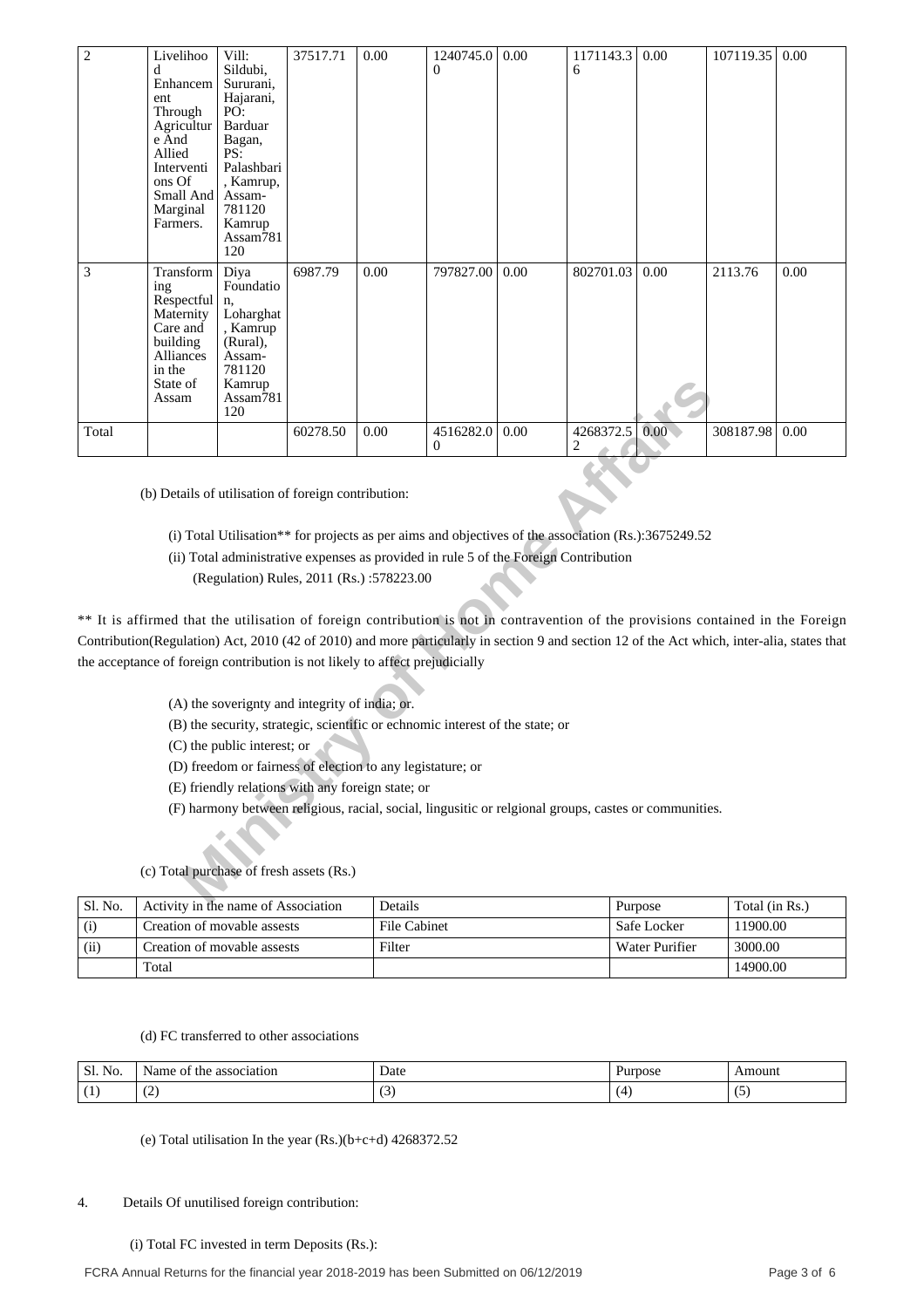| Sl. No. | Details                          | Total( in Rs.) |
|---------|----------------------------------|----------------|
| (i)     | Opening Balance of FD            | 0.00           |
| (ii)    | FD made during the year          | 0.00           |
| (iii)   | Less: realisation of previous FD | 0.00           |
|         | Closing balance of FD            | 0.00           |

(ii) Balance of unutilised foreign contribution, in cash/bank, at the end of the year(Rs):

- (a) Cash in hand: 9628.00
- (b) in FC designated bank account: 211697.32
- (c) in utilisation bank account(s): 109960.53
- 5. Details of foreigners as Key functionary/working/associated: 0.00
- 6. Details of Land and Building remained unutilised for more than two year:

| Sl. No. | Location of Land and<br>Building | Year of acquisition | Purpose of acquisition | Reason of unutilisation |
|---------|----------------------------------|---------------------|------------------------|-------------------------|
|         | $\sqrt{2}$<br>ے                  | $\sim$<br>$\sim$    |                        | $\cup$                  |

| Name of the<br>Bank                             | <b>Branch Address</b><br>With pincode)              | Phone No. | E-mail | <b>IFSC</b> Code | ⊕Account No          | Date of Opening<br>Account |
|-------------------------------------------------|-----------------------------------------------------|-----------|--------|------------------|----------------------|----------------------------|
|                                                 |                                                     | (3).      | (4)    | (5)              | (6)                  |                            |
| <b>PUNJAB</b><br><b>NATIONAL</b><br><b>BANK</b> | Loharghat via<br>mirza, Loharghat,<br>Assam, Kamrup |           |        | Not Available    | XXXXXXXXX<br>XXX7701 |                            |

|                                                 | Building |                                                                                  |           |                    |                                                                                                                                                                                                                                                                                                                                                                                  |                             |                            |  |
|-------------------------------------------------|----------|----------------------------------------------------------------------------------|-----------|--------------------|----------------------------------------------------------------------------------------------------------------------------------------------------------------------------------------------------------------------------------------------------------------------------------------------------------------------------------------------------------------------------------|-----------------------------|----------------------------|--|
| (1)                                             | (2)      |                                                                                  | (3)       |                    | (4)                                                                                                                                                                                                                                                                                                                                                                              | (5)                         |                            |  |
| (7)                                             |          |                                                                                  |           |                    | (a) Details of designated FC bank account for receipt of Foreign Contribution (As on 31st March of the year ending):                                                                                                                                                                                                                                                             |                             |                            |  |
| Name of the<br>Bank                             |          | <b>Branch Address</b><br>With pincode)                                           | Phone No. | E-mail             | <b>IFSC</b> Code                                                                                                                                                                                                                                                                                                                                                                 | Account No                  | Date of Opening<br>Account |  |
| (1)                                             |          | (2)                                                                              | (3).      | (4)                | (5)                                                                                                                                                                                                                                                                                                                                                                              | (6)                         | (7)                        |  |
| <b>PUNJAB</b><br><b>NATIONAL</b><br><b>BANK</b> |          | Loharghat via<br>mirza, Loharghat,<br>Assam, Kamrup                              |           |                    | Not Available                                                                                                                                                                                                                                                                                                                                                                    | XXXXXXXXX<br><b>XXX7701</b> |                            |  |
| Name of the<br>Bank                             |          | <b>Branch Address</b><br>With pincode)                                           | Phone No. | E-mail             | (b) Details of all utilization bank accounts for utilization of Foregin Contribution (As on 31st March of the year ending)<br><b>IFSC Code</b>                                                                                                                                                                                                                                   | <b>Account No</b>           | Date of Opening<br>Account |  |
| (1)                                             |          | (2)                                                                              | (3).      | (4)                | (5)                                                                                                                                                                                                                                                                                                                                                                              | (6)                         | (7)                        |  |
| <b>PUNJAB</b><br><b>NATIONAL</b><br><b>BANK</b> |          | Loharghat,<br>Kamrup Rural,<br>Assam - 781120,<br>Guwahati.<br>Assam, Kamrup     |           |                    | PUNB0138200                                                                                                                                                                                                                                                                                                                                                                      | XXXXXXXXX<br>XXX8917        |                            |  |
|                                                 |          |                                                                                  |           | <b>Declaration</b> |                                                                                                                                                                                                                                                                                                                                                                                  |                             |                            |  |
|                                                 |          | I hereby declare that the above particulars furnished by me are true and correct |           |                    |                                                                                                                                                                                                                                                                                                                                                                                  |                             |                            |  |
|                                                 |          |                                                                                  |           |                    | I also affirm that the receipt of foreign contribution and its utilization have not been violative of any of the provisions of the Foreign<br>$\mathcal{L}$ . The contract of the contract of the contract of the contract of the contract of the contract of the contract of the contract of the contract of the contract of the contract of the contract of the contract of th |                             |                            |  |

# **Declaration**

I also affirm that the receipt of foreign contribution and its utilization have not been violative of any of the provisions of the Foreign Contribution (Regulation) Act, 2010, rules, notifications/ orders issued there under from time to time and the foreign contribution was utilized for the purpose(s) for which the association was granted registration/ prior permission by the Central Government. Place:

Date:

 $\begin{picture}(120,10) \put(0,0){\line(1,0){10}} \put(15,0){\line(1,0){10}} \put(15,0){\line(1,0){10}} \put(15,0){\line(1,0){10}} \put(15,0){\line(1,0){10}} \put(15,0){\line(1,0){10}} \put(15,0){\line(1,0){10}} \put(15,0){\line(1,0){10}} \put(15,0){\line(1,0){10}} \put(15,0){\line(1,0){10}} \put(15,0){\line(1,0){10}} \put(15,0){\line($ 

M MARTIN RABHA [Name of the Chief Functionary (Secretary)

(Seal of the Association)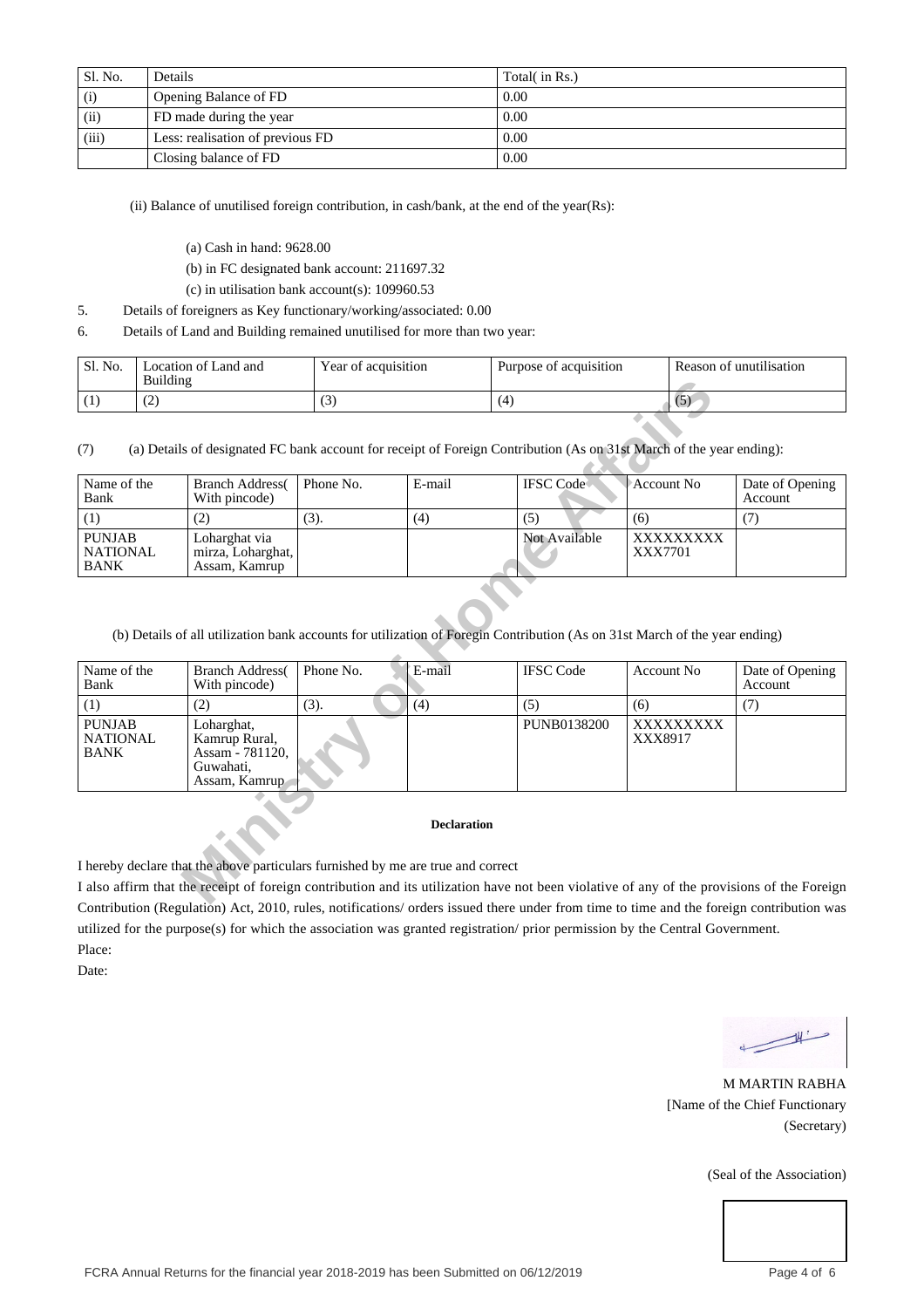

**Ministry of Home Affairs**